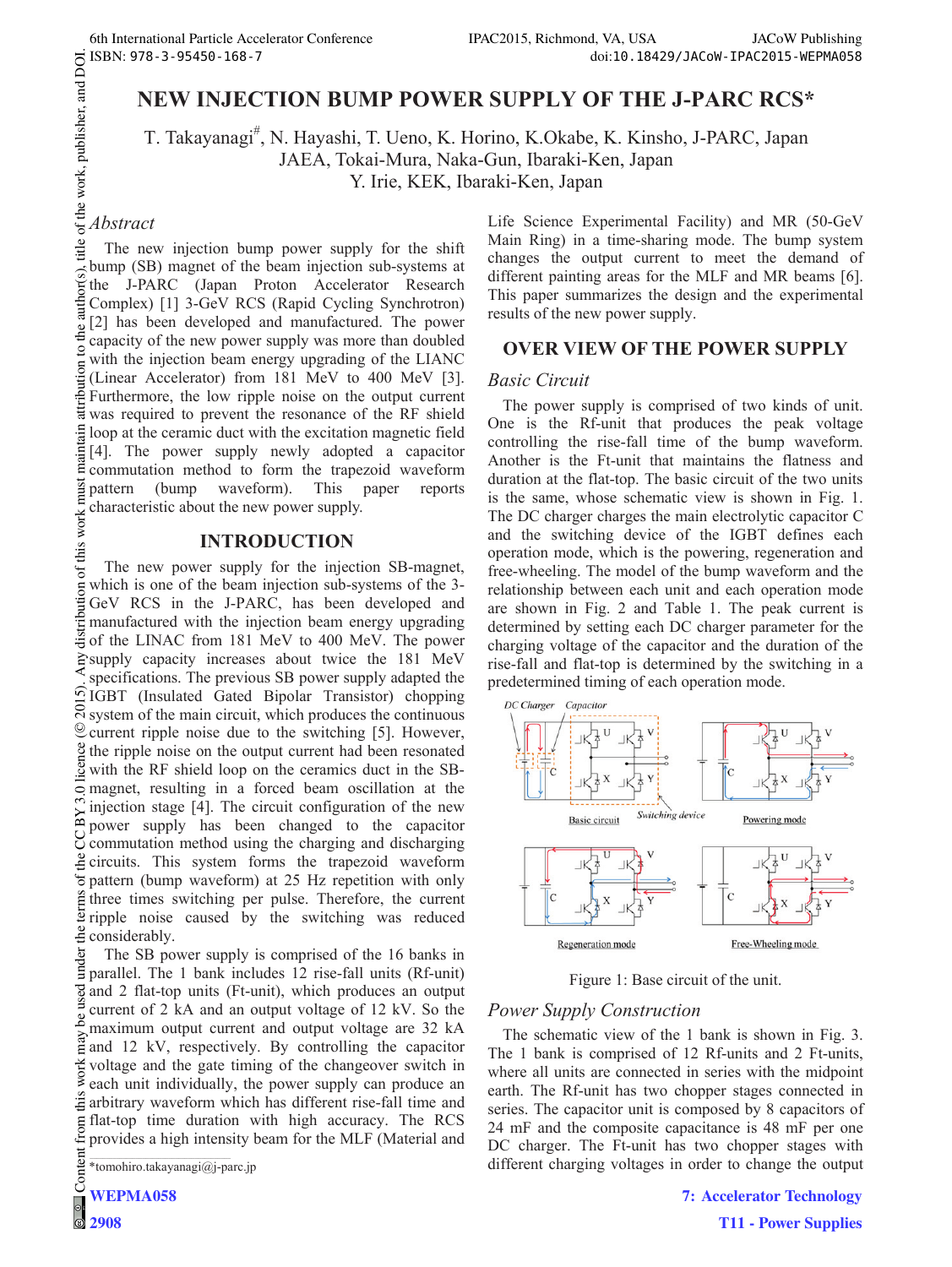current alternatively in a time-sharing mode. The composite capacitance can be varied from 48 mF to 192 mF by changing the parallel-to-serial connections of the 8 capacitors of 24 mF. The corresponding unit at a positive and a negative side is set the same charging voltage.

In the case that the parameter of the output current is changed in a time-sharing mode, the Rf-units from 1 to 4 are set the same charging voltage and the units 5 and 6 are set differently for MR and MLF. Each structure of the Rfunit and the Ft-unit is the same type. This system provides the easy maintenance so that only the breakdown unit should be changed when the broken unit is generated.



Figure 2: Model of the bump waveform.

| Table 1: Relationship Between Each Unit and Mode |  |  |
|--------------------------------------------------|--|--|
|--------------------------------------------------|--|--|

| Condition    | Rise-fall unit | <b>Flat-top unit</b> |
|--------------|----------------|----------------------|
| Rising-up    | Powering       | Free-Wheeling        |
| Flat-top     | Free-Wheeling  | Powering             |
| Falling-down | Regeneration   | Free-Wheeling        |
| Off          | Regeneration   | Free-Wheeling        |



Figure 3: Schematic view of the 1 bank.

## **MEASUREMENT RESULT**

### *Operation Parameter*

The new power supply had been operated at the 3-GeV RCS in February, 2014. Low ripple current noise and the high flatness of the bump waveform during the beam injection were confirmed. The measurement result is shown in Fig. 4, which is a typical waveform for the user operation. The output current shows the sum signal of the DCCT outputs of 16 banks. Each output current of the

**7: Accelerator Technology**

**T11 - Power Supplies**

bank is shown in Fig. 5. The maximum deviation between each output current is about 0.19 kA, which is sufficiently smaller than the total current 22.1 kA. This deviation is produced by the difference of the internal impedance of each bank.



Figure 4: Measurement result of the sum output current. (Charging voltage: P1-4, N1-4, P6, N6=370V, P5, N5  $=0V$ , FT-PN $=140.0V$ ).



Figure 5: Each output current of 16 banks.

## *Reduction of the Surge Voltage*

The surge voltage of the output terminal at the power supply can be reduced by shifting the timing of the output from the Rf-unit. The waveform of the output voltage and the timing gate pattern of the switching devices of unit 1 and 3 are shown in Fig. 6. The output timing of both the rising-up and the falling-up of the unit 1 and 3 is shifted by 5  $\mu$ s from that of other units. The peak voltage decreased by 0.4~0.7 kV. This is effective for overvoltage protection of the magnet.

## *Change the Rise-Fall Time of the Bump Waveform*

The power supply has the performance that can change the rise-fall time between  $150 \text{ }\mu\text{s}$  and  $500 \text{ }\mu\text{s}$ . The measurement result is shown in Fig. 7, which shows the output waveform of 1 bank in the factory with a dummy load. In the actual operation with the RCS, the output voltage with fast rise-fall time causes the breakdown of the RF shield chip capacitor of the magnet. Each peak current and voltage is  $1800 \text{ A}$  /  $12 \text{ kV}$  and  $2000 \text{ A}$  /  $5 \text{ kV}$ , and each flatness is  $\pm 0.18$  % and  $\pm 0.11$  % during the beam injection respectively.

## *Deviations in the Output Current by Switching the Flat-Top Parameter in a Time-Sharing Mode*

The output current at the flat-top was set 1800 A and 1530 A for MR and MLF, respectively. The pulse sequence is chosen that consecutive 150 pulses are for the  $\overline{E}$ MLF and the following 8 pulses for the MR, and so on. Current deviations measured on the first 5 pulses are shown in Fig. 8. The deviation was less than  $\pm 0.05$  %.

may work:

 $\overline{a}$  $\cot$ 

**WEPMA058**